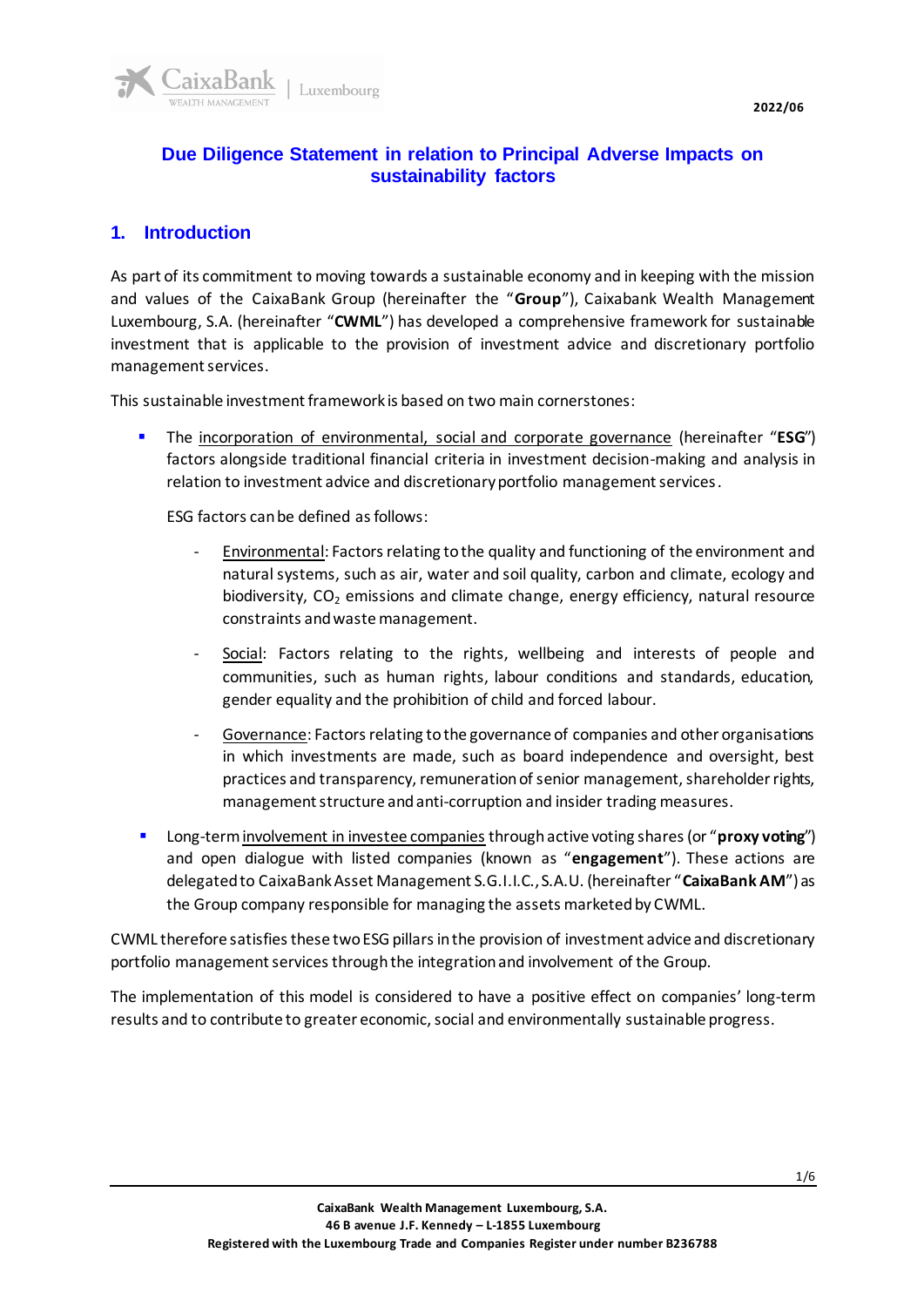

CWML has adhered to the Principles for Responsible Banking of the United Nations Environment Programme Finance Initiative (UNEP FI) since 2019 and to the United Nations Global Compact since 2012.

In addition, the Group already takes ESG factors into account, using the criteria of the PRI ("**Principles for Responsible Investment**" endorsed by the United Nations), to which CaixaBank AM has adhered since 2016, as a demonstration of its commitment to sustainability and to integrate these principles into their asset management. These principles were the main guideline in the development of their sustainable investment model.

When providing advice, analysing and managing investments, CWML takes into consideration the various policies adopted by the Group in this regard, such as the Environmental Risk Management Policy, the Anti-Corruption Policy and the Corporate Human Rights Policy. The latter sets out the Group's commitment to uphold the following:

- The United Nations International Bill of Human Rights, which includes:
	- o The Universal Declaration of Human Rights.
	- o The International Covenant on Civil and Political Rights.
	- o International Covenant on Economic, Social and Cultural Rights.
- **.** The ILO Declaration on Fundamental Principles and Rights at Work and the eight core conventions identified therein.
- **The Charter of Fundamental Rights of the European Union.**

Moreover, CWML has undertaken a commitment to perform its business in strict compliance with the applicable regulations and in accordance with the highest standards of ethics and professional conduct. These include *a.o.*:

- **The United Nations Guiding Principles on Business and Human Rights;**
- The OECD Guidelines for Multinational Enterprises;
- **·** The United Nations Women's Empowerment Principles;
- **•** The Equator Principles;
- **•** The United Nations Environment Programme Finance Initiative's Principles for Responsible Banking (UNEP FI).

Lastly, the Group believes it is essential to accelerate the transition to a low-carbon economy that promotes sustainable development and is socially inclusive. To this end, the Group takes into account the goals of the Paris Agreement (COP21) and the United Nations Sustainable Development Goals (SDGs).

## *1.2. Purpose of this Statement*

CWML has undertaken to be transparent and to disclose information on the procedures, results and plans relating to the due diligence procedures it has implemented in relation to the provision of investment advice and the Group companies in relation to asset management.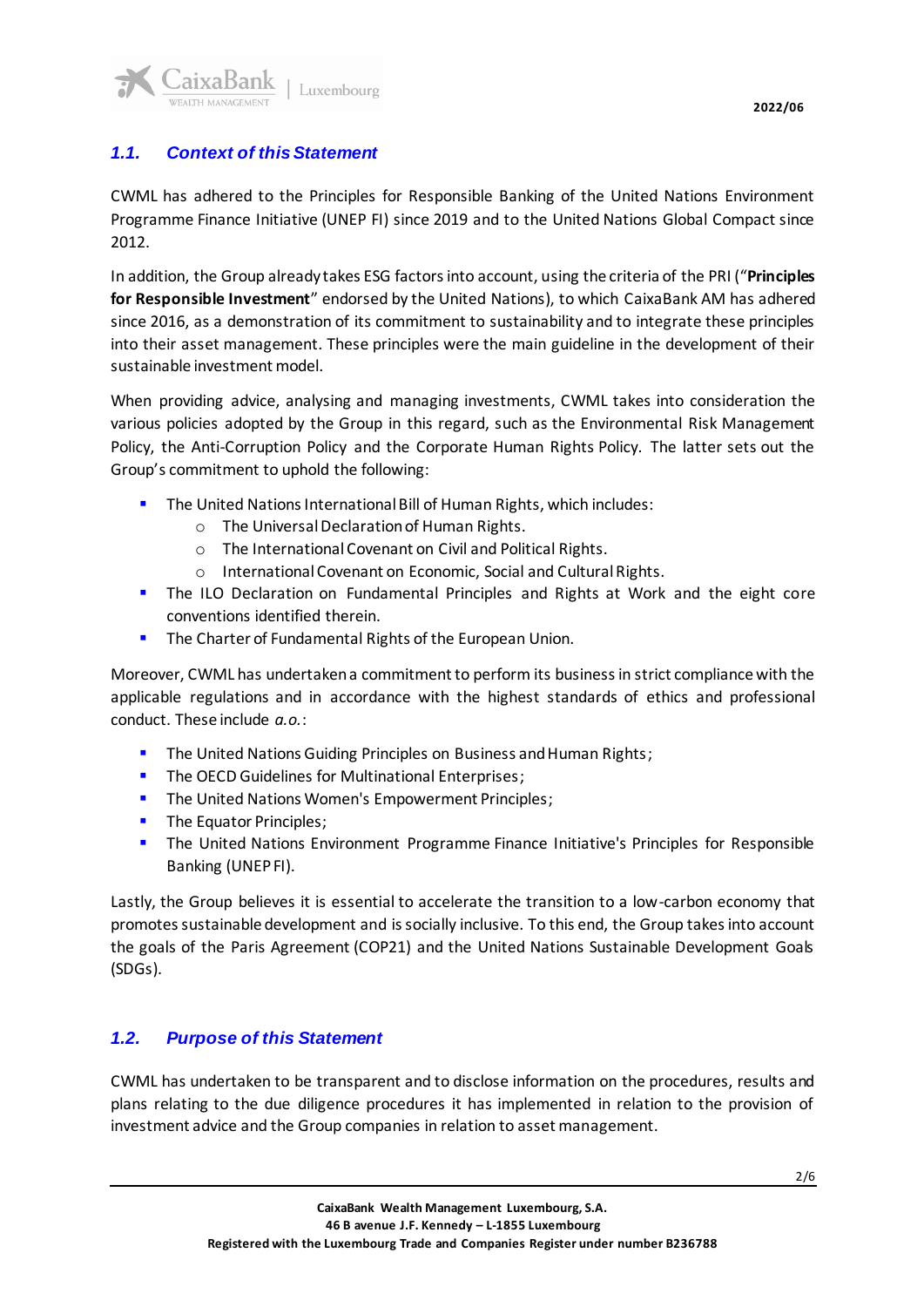

Article 4 of Regulation (EU) 2019/2088 on sustainability-related disclosures in the financial services sector (hereinafter the "**Sustainable Finance Disclosure Regulation**") sets out the reporting on due diligence policies in relation to such adverse impacts, which is fulfilled through this Statement.

## *1.3. What does ESG integration involve?*

This comprehensive framework includes the so-called "ESG integration", which involves the explicit and systematic inclusion of ESG considerations in investment analysis, in the provision of investment advice and in the investment decision-making carried out by CaixaBank AM as part of the discretionary portfolio management delegated by CWML.

In this respect, financial advisors and investment managers must consider sustainability risks and the implications of adverse sustainability impacts on their investment processes, as defined below:

- **Sustainability risk** means an environmental, social or governance event or condition that, if it occurs, could cause an actual or a potential material negative impact on the value of the investment<sup>1</sup>.
- **Principal adverse impacts** are understood as impacts of investment decisions and advice that may have negative effects on sustainability factors<sup>2</sup>.

ESG integration is intended to mitigate the effects of both sustainability risks and principal adverse impacts without compromising profitability. For customers, ESG integration should result in a better risk-adjusted outcome and greater control over the impact of their investments on ESG factors.

OECD Due Diligence Guidance for Responsible Business Conduct<sup>3</sup> recommends that companies carry out risk-based due diligence to avoid and address these negative impacts that are associated with investment decision-making in the provision of advice and discretionary portfolio management services.

In this respect, the Group has put in place risk-based due diligence processes to identify, prevent, mitigate and explain how these negative impacts are addressed.

CWML is therefore able to avoid adverse impacts and promote change its relationship with CaixaBank AM (see below) and through the offering of financial products and assets managed by the Group companies.

<sup>1</sup> As set out in the Sustainable Finance Disclosure Regulation.

<sup>&</sup>lt;sup>2</sup> As set out in the EBA Discussion Paper of 30 October 2020 on management and supervision of ESG risks for credit institutions and investment firms (EBA/DP/2020/03).

<sup>3</sup> <https://mneguidelines.oecd.org/Guia-de-la-OCDE-de-debida-diligencia-para-una-conducta-empresarial-responsable.pdf>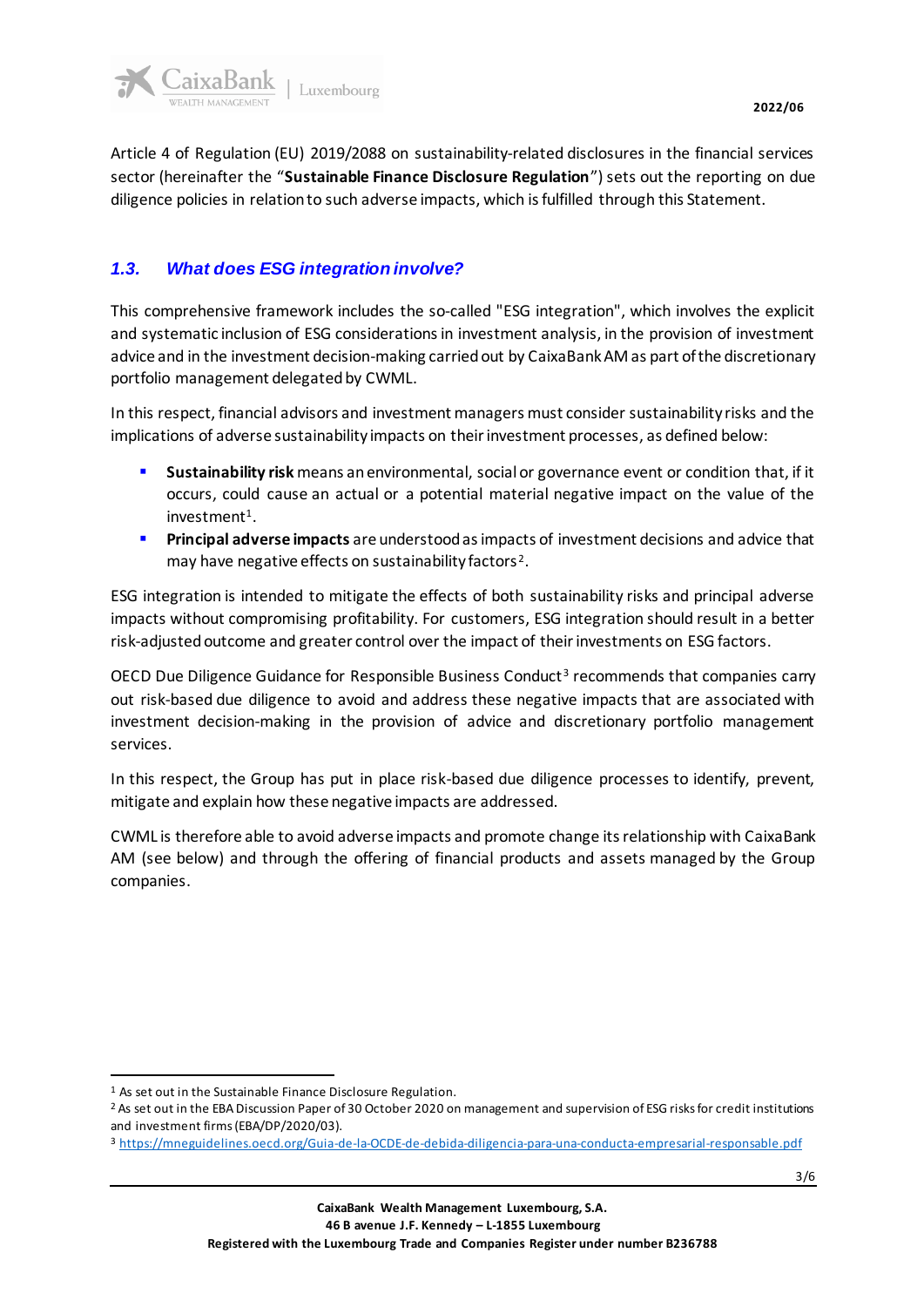

# **2. The Due Diligence Process**

Due diligence serves to anticipate, prevent or mitigate adverse impacts. In some cases, due diligence may help to decide whether to continue or discontinue activities or investments as a last resort, either because there is too high a risk of negative impact or because efforts to mitigate it have been unsuccessful.

Taking into account that due diligence must be proportional to the risk and adjusted to the circumstances and context of a specific company, both in advice processes and in the investment decision-making processes performed by CaixaBank AM, the following principles are applied:

- Identify actual or potential negative impacts;
- Take measures to stop, prevent or mitigate these negative impacts;
- Monitor the implementation and outcomes of these measures;
- Report on how principal adverse impacts are dealt with.

CaixaBank AM hasimplemented a specific procedure to appropriately monitor compliance with these principles on a regular basis. In practice, the due diligence process is ongoing, iterative and not necessarily sequential, since several stages may take place simultaneously with results feeding back into each other.

## **3. How are Principal Adverse Impacts identified?**

#### *3.1. Through CaixaBank AM*

The process of identifying principal adverse events is directly linked to the investment decision-making process performed by CaixaBank AM as the company in charge of managing the assets distributed or marketed by CWML.

As a first step, CaixaBank AM shall identify the relevant sustainability factors in a given area, industry, sector or company. To do so, in some cases, it could use different materiality analyses from benchmark organisations and may be assisted by ESG analysis providers hired for this purpose along with public sources of information. On this basis, material indicators are identified and integrated in the process of building and managing the different portfolios through the selection and allocation of the different assets in accordance with the procedures implemented by the Group.

As regards the discretionary portfolio management process itself, these measures may include divesting, reducing exposure or placing it under observation pursuant to the procedures implemented by CaixaBank AM for portfolio management.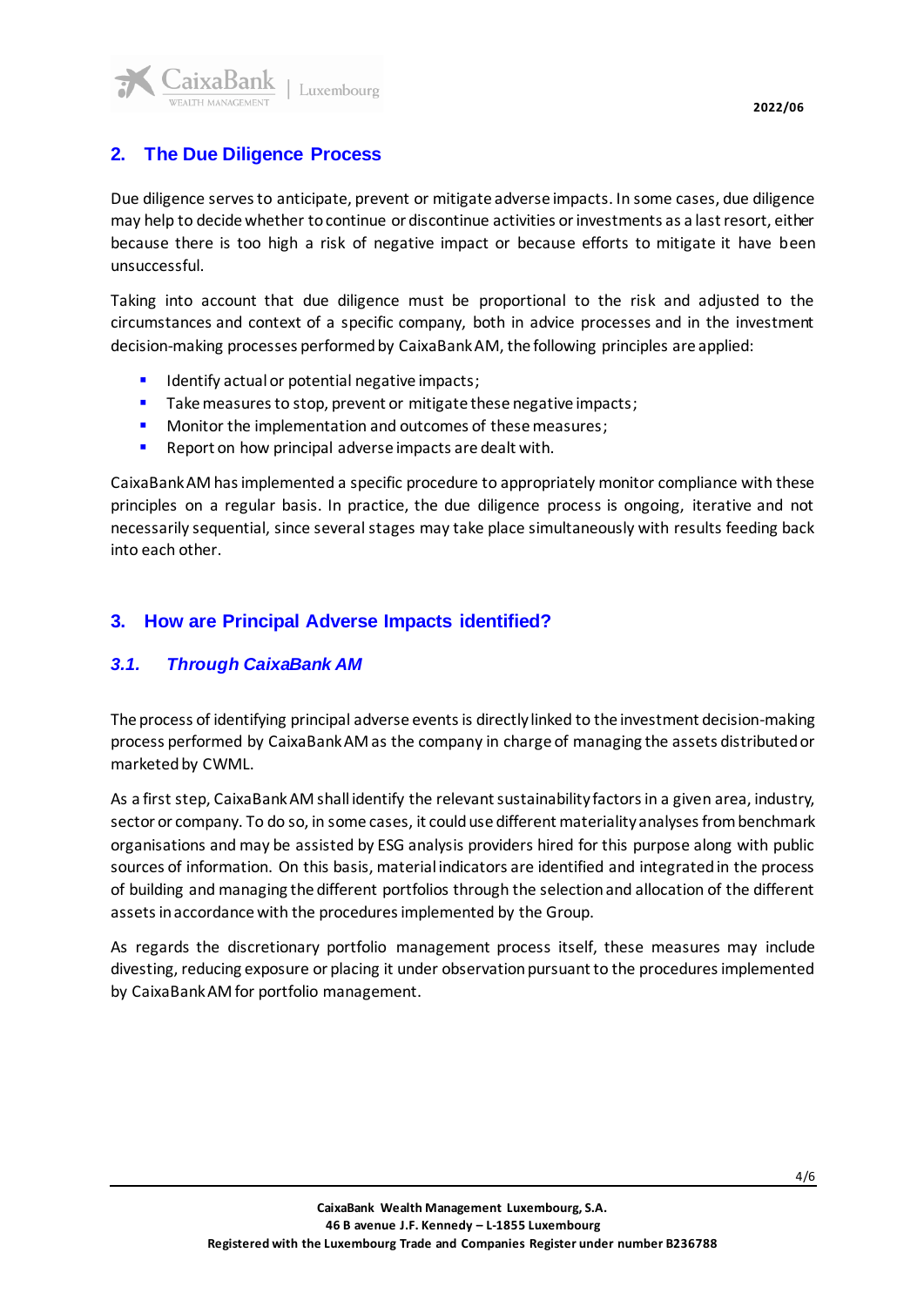

# *3.2. At CWML*

CWML is supportive of the policy aims of the PAI regime, to improve transparency to clients, investors and the market, as to how financial market participants integrate consideration of the adverse impacts of investment decisions on sustainability factors.

However, beside the management of the assets, and according to article 4 of the Sustainable Finance Disclosure Regulation, CWML has opted not to consider adverse impacts of investment decisions on sustainability factors, notably in the advisory process.

Indeed, it would be otherwise disproportionate and CWML is concerned about the lack of readily available data to comply with many of the reporting requirements of the PAI regime, as CWML believes that companies and market data providers are still not ready to make available all necessary data for the PAI regime. CWML shall of course continue to observe and monitor the situation carefully.

Notwithstanding CWML's decision to opt-out, CWML has implemented positive ESG-related initiatives and policies, as part of its overall commitment to ESG matters, as summarised in its dedicated policy.

For the avoidance of doubt, none in this ESG document is intended to suggest that CWML complies with the PAI regime. CWML may of course revisit its decision to opt-out and reserves the right to change its position in the future.

## **4. Engagement**

## *4.1. Relationship with CaixaBank AM*

As a credit institution providing discretionary portfolio management services, CWML relies on the engagement mechanisms implemented by CaixaBank AM as the management company to which CWML has delegated the provision of this investment service to its customers.

In this regard, in keeping with its fiduciary duties and with the aim of being an active owner of the investments it makes, CaixaBank AM puts in place mechanisms to initiate dialogue actions with a view to altering any possible conduct identified that:

- **■** May be contrary to the values of CWML or of the investors and shareholders of the portfolios it manages.
- Allow for alignment with the strategic opportunities and risks identified by CaixaBank AM and the Group, such as climate change, the goals of the Paris Agreement through its support for the TFCD and the Sustainable Development Goals (SDGs).
- May have a negative impact on society, the environment, or the reputation or solvency of CaixaBank AM or CWML.

CaixaBank AM can initiate dialogue directly with the companies comprising its clients' portfolios, in collaboration with other investors, or through a third party acting on its behalf.